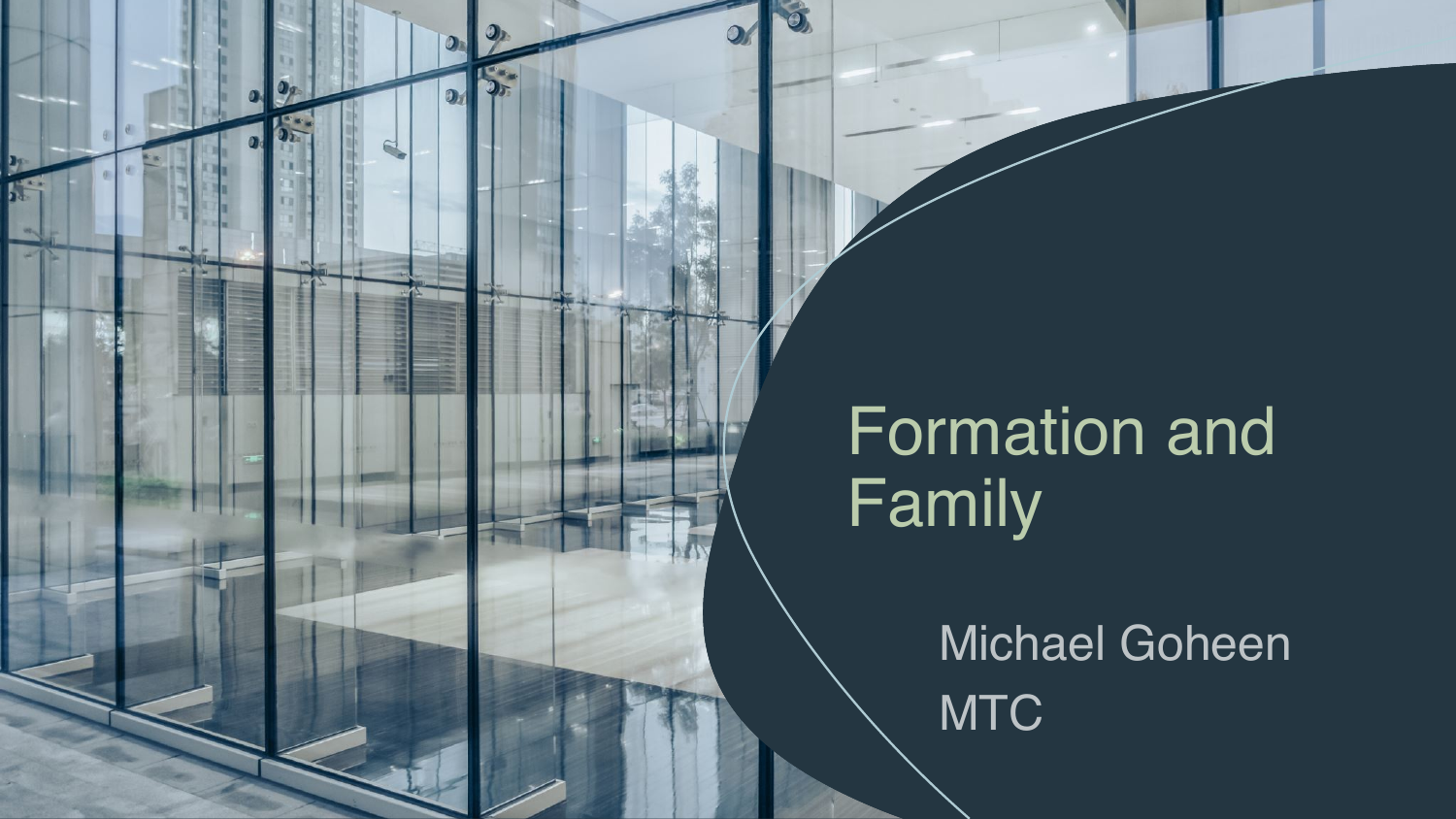## Willingen Mission Conference 1952

Thus, a fuller appropriation of this new life in Christ will come by prayerful study of the Bible in groups and as individuals, by formation of small prayer groups, *cultivation of the Christian home to nurture children in the faith*, a concentrated effort to minister to the spiritual needs of the younger generation, the nurture of the laity for their witness in the public life of the community, and common worship. Not only will the church be equipped for its mission in the world non-Christian neighbours [will] see evidence of the reality of the Christian fellowship in the church's corporate witness and its impact on society.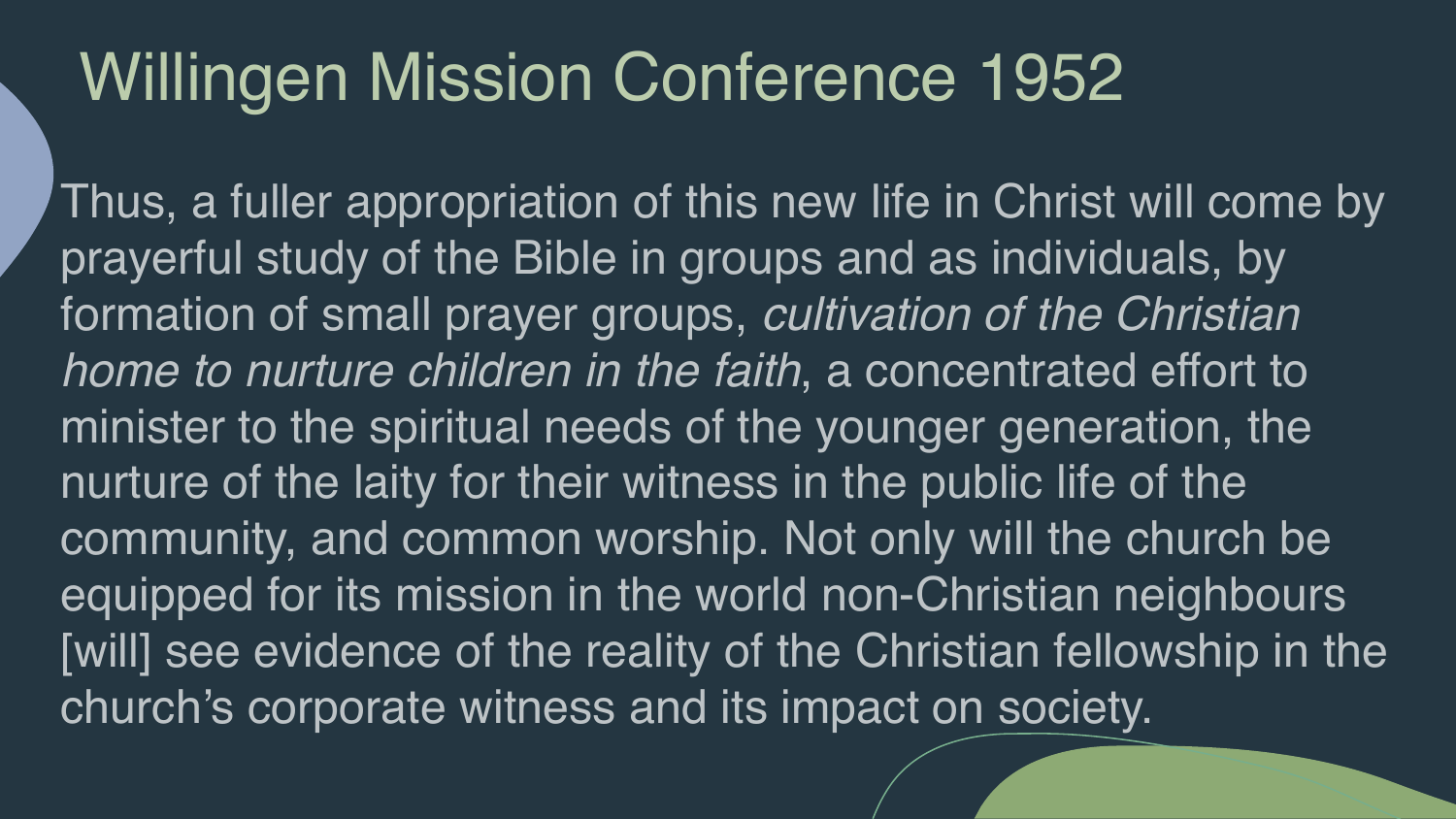The remarkable power of technology to shape worldview along with the enormous amount of time young people spend with its many forms makes the small amount of time they spend in Christian nurture seem almost negligible by comparison. The best preaching, worship, and education programs of a church simply cannot compete with television, movies, the internet, cell phones, Facebook, Twitter, and the ever-expanding list of technologies that shape our vision of the world. If families are not taught to make radical, costly, and time-consuming commitments to nurturing their children, the future of the church as a missional community in the West will be bleak (*Light to the Nations*).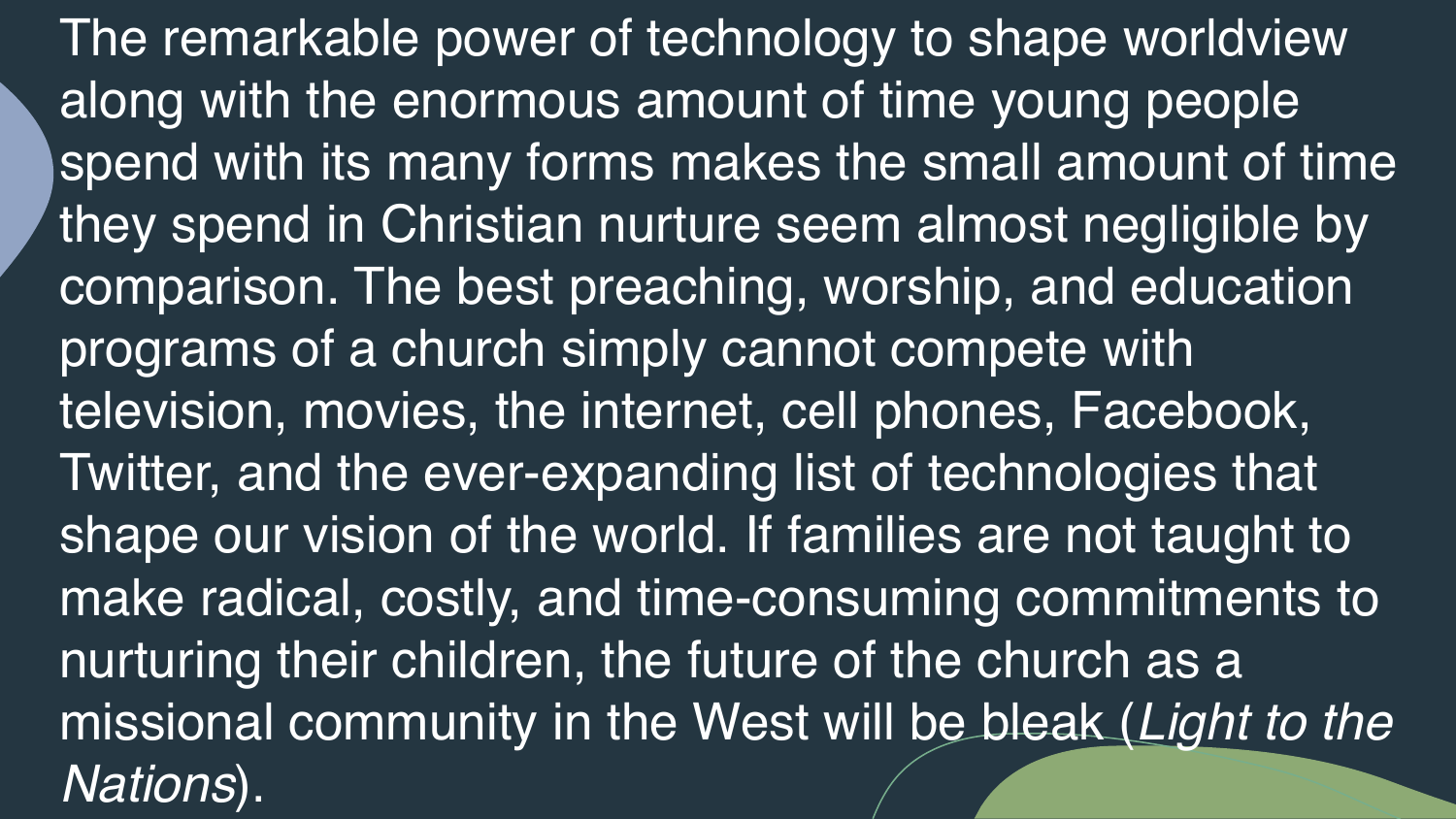Importance of Issue – High priority!

- Need to attend to family in discipleship
	- •Deuteronomy 4.9: Threat to mission of Israel
	- •Failure through redemptive history (e.g., Judges 2.10; 1 Sam 2.12ff., 8.4f.)
- Need to attend to our families first
	- 1 Tim 3:4-5: Leadership and managing one's own family well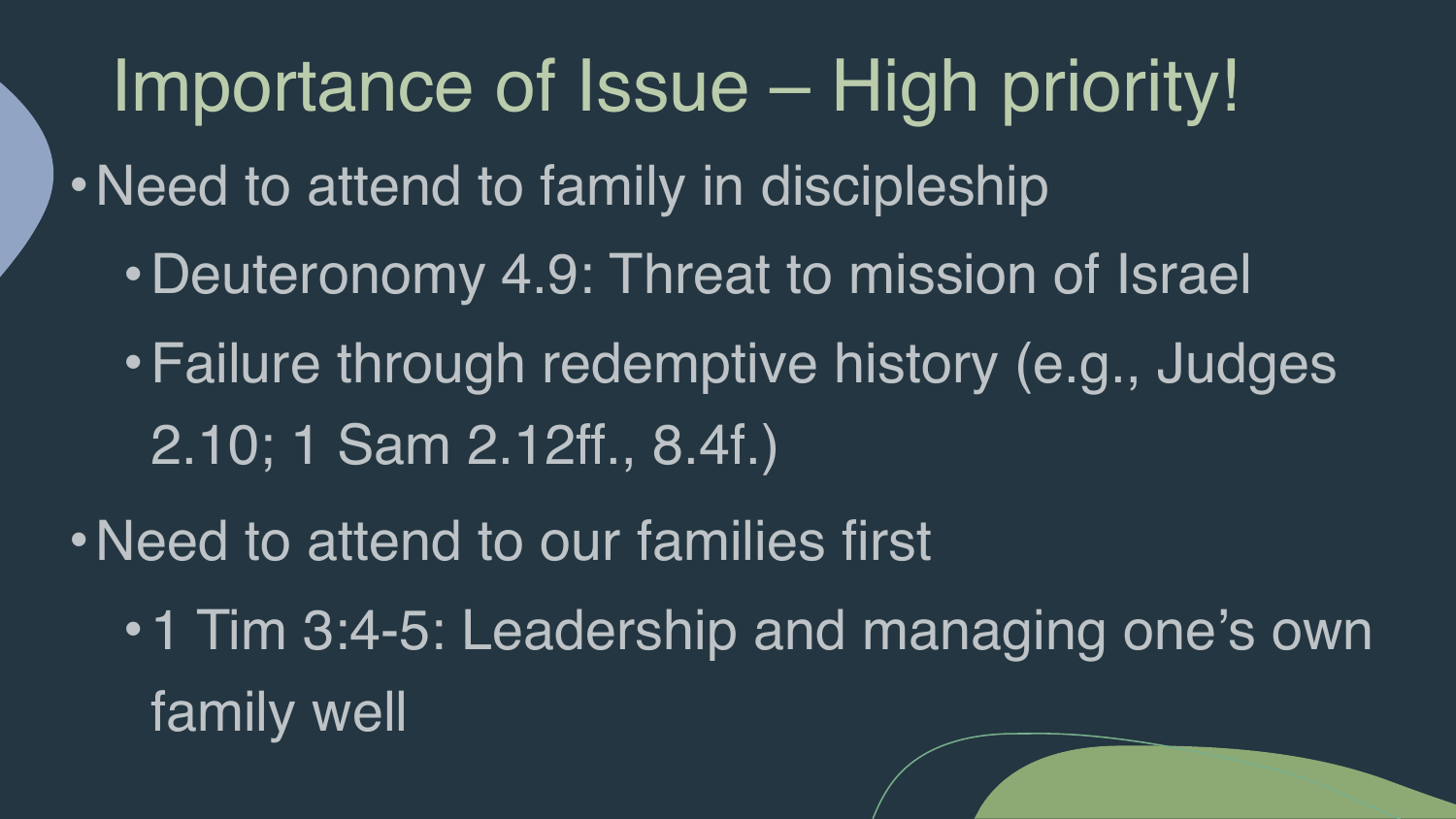## Training parents

- 1. Baptism, covenant, Lord's Supper
- 2. Family worship and prayer
- 3. Children and worship
- 4. Play, quality time, activities, family traditions, befriending children